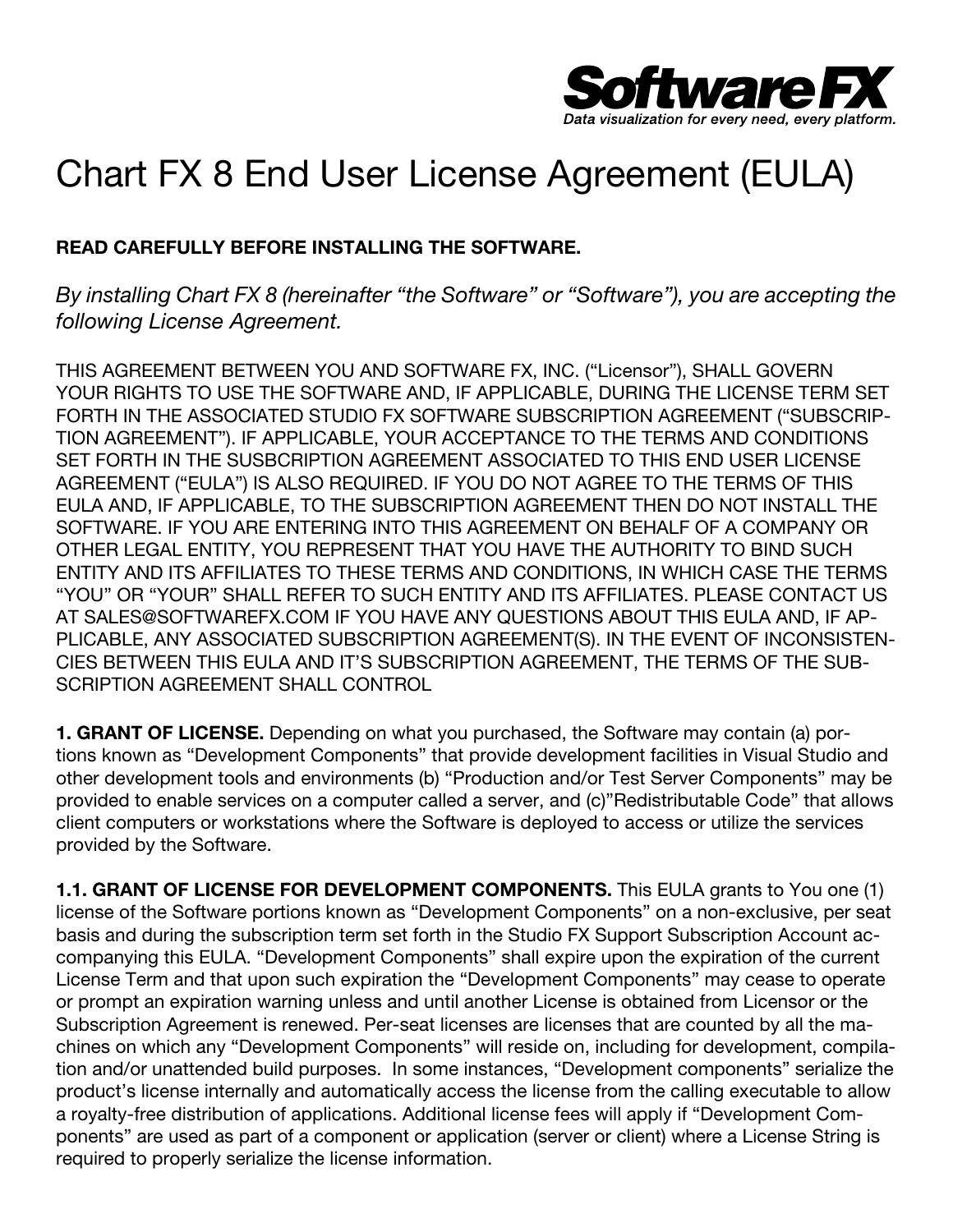1.2. GRANT OF LICENSE FOR PRODUCTION AND TEST SERVER COMPONENTS. This EULA grants to You one (1) license of the Software portions known as "Production Server Components" and/or one (1) license of the Software portions known as "Test Server Components" on a nonexclusive, per server basis and for a perpetual term. A Production or Test Server license may only be used on one and the same server. "Test Server Components" must not be used as a separate component in a production environment. For virtualized environments, the Software is licensed for use on a single node (e.g. single virtual machine), a node-locked license. For example, You may not duplicate the Software onto multiple nodes (e.g. multiple virtual machines) for purposes of scaling applications. Please contact Licensor at sales@softwarefx.com for additional licensing information on shared or dedicated elastic cloud servers as additional licensing fees may apply to You.

**1.3. GRANT OF LICENSE FOR REDISTRIBUTABLE CODE.** This EULA grants to You a non-exclusive, royalty-free license to distribute the Software portions identified as "Redistributable Code" in the REDIST.TXT files of the Software provided that:

- (a) You must not permit further redistribution of the "Redistributable Code" by your end-user customers;
- (b) You must not expose, document or make public the Software API (Application Programming Interface);
- (c) Your product(s) and application(s) must add significant and primary functionality to the Software;
- (d) You do not wrap or distribute the Desktop Components in an application that can be used for development purposes on any tool, environment or container;
- (e) You do not use the "Redistributable Code" as part of a web server application or web based solution even if the product license is serialized and accessed automatically from the calling executable/deliverables;
- (f) You must not use Licensor's name, logo, or trademarks to market your application;
- (g) You do not reverse engineer copy, duplicate or distribute the license schema that is needed to use the "redistributable Code" in a design, development or runtime environment.
- (h) You agree to indemnify, hold harmless, and defend Licensor from and against any claims or lawsuits, including attorney's fees, that arise or result from the use or distribution of your application;
- (i) You must comply with the terms of this EULA; and
- (j) You must agree that Licensor reserves all rights not expressly granted.

Notwithstanding subsection (a), above, you may permit further redistribution of the Redistributable Code by your distributors and resellers to your end-user customers if your distributors only distribute the Redistributable Code in conjunction with, and as part of, your Software product and You and your distributors comply with all other terms of this EULA. Please consult a Licensor representative if you are not sure if the portion you are utilizing qualifies for royalty free deployment and redistribution.

2. OEM REDISTRIBUTION LIMITATION. You may not distribute the Software, or any portions of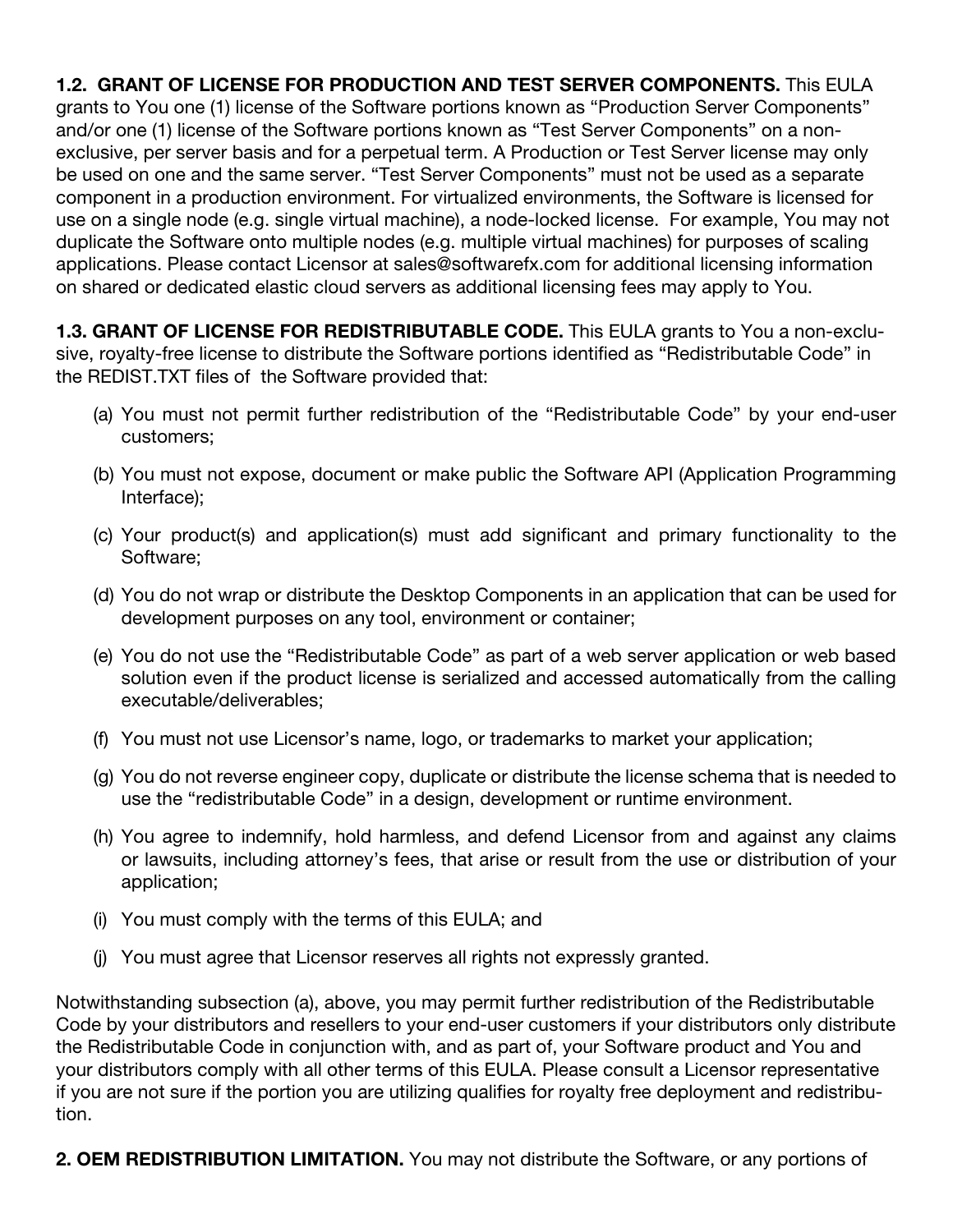it, via OEM Distribution (as defined below) without entering into a separate OEM Distribution Agreement with Licensor. "OEM Distribution" means distribution and or use of the Software as either a bundled add-on to, or embedded component of, another application with such application being made available to its end user customers as, but not limited to, an on-premises application, a hosted application, a Software-as-a-Service offering or a subscription service for which the distributor of the application receives a license fee or any form of direct or indirect compensation. You are excluded from the foregoing restrictions in this paragraph if (a) You are using the "Redistributable Code" only and in accordance with the terms of this EULA; (b) if You are using the Software solely for Your organization's internal use in a single server or a single virtual node configuration or (c) if You are using the Software for commercial or production purposes in a single server or a single virtual node configuration.

**3. COPYRIGHT.** The Software is owned by Software FX, Inc. and is protected by United States copyright laws and international treaty provisions. Therefore, you must treat the Software like any other copyrighted material (e.g. a book or a musical recording) except that you may either (a) make one copy of the Software solely for backup or archival purposes; (b) transfer the Software to a single hard disk provided you keep the original solely for backup or archival purposes or (d) you may store or install a copy of the Software on a storage device, such as a network server, used only to install or run the Software on other computers over an internal network; however, you must acquire and dedicate a license of the Software for each separate computer on which the Software is installed or run from the storage device. A license of the Software may not be shared or used concurrently on different computers. You may not make multiples copies of the Software or the written materials accompanying the Software.

4. **UPGRADES.** If the Software is labeled as an upgrade, you must be properly licensed to use a product identified by Licensor as being eligible for the upgrade in order to use the Software. A Software labeled as an upgrade replaces and/or supplements the product that formed the basis for your eligibility for the upgrade. You may use the resulting upgrading product only in accordance with the terms of this EULA. If the Software is an upgrade of a component of a package of that you licensed as a single product, the Software may be used and transferred only as part of that single package and may not be separated for use in more than one computer.

5. NO OPEN SOURCE. Your right to the Software does not include any license, right, power or authority to subject the Software in whole or in part to any of the terms of an Excluded License. An "Excluded License" means any "open source" or other license that require as a condition of use, modification and/or distribution of software subject to the Excluded License, that such software or other software combined and/or distributed with such software be (a) disclosed or distributed in source code form; (b) licensed for the purpose of making derivative works; or (c) redistributable at no charge.

6. HIGH RISK ACTIVITIES. The Software is not fault tolerant and is not intended for use in high-risk activities. You may not use the Software in the design, construction, operation or maintenance of any nuclear facility or weapon of mass destruction, or for the purpose of aircraft navigation or control or any other activity in which the failure of the Software could result in loss of human life, personal injury or property damage.

**7. SERVICES.** There are no services provided under this EULA You are responsible for installing the Software on your computers as permitted under this EULA .

8. FEES. Prices are available upon request and are subject to change. Please consult Licensor or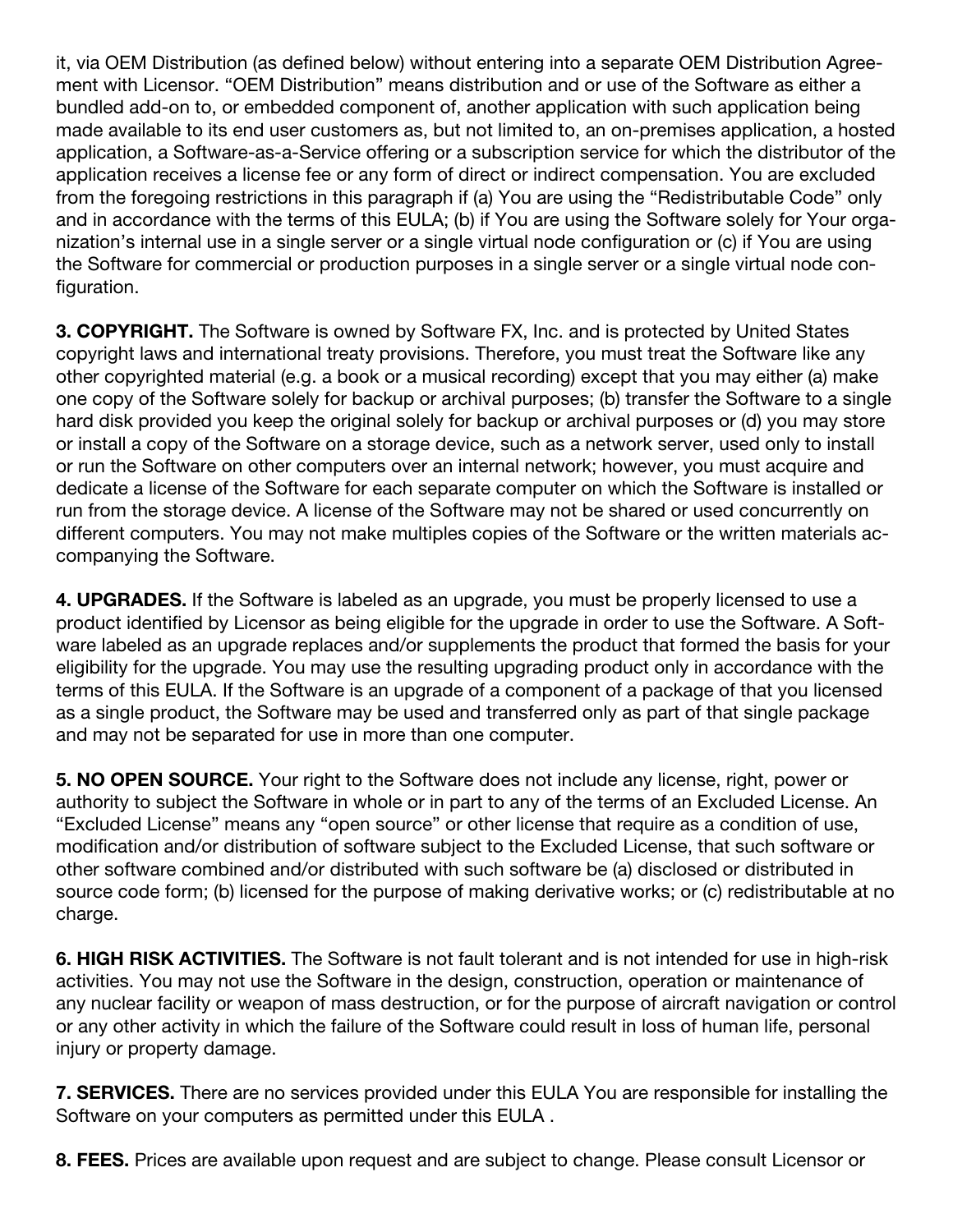any of its authorized resellers as to current fees before placing an order. All license fees are nonrefundable and non-cancelable except as expressly provided in this EULA and do not include shipping, sales or use tax, withholding tax, excise tax, VAT or custom duties, all of which you are responsible for paying above and beyond the license fees due to Licensor or its authorized resellers.

9. **ACTIVATION.** During installation, an Internet connection is required on the machine where the Software is being installed. Only the serial number and a unique product ID provided by the installation program is sent to our servers. Alternatively, if necessary, this information could be submitted from another computer that is connected to the Internet. The information is encrypted using the standard RSA Public/Private key methodology. For security reasons, we do not copy the private key onto the client machine; instead it resides on our servers and thus the need for an Internet connection to obtain a code to complete the install of the Software. Our installation does not scan your hard drive or gather any personal information from your computer; therefore, no privacy issues should be of concern to you. Customers are still encouraged to register the product using the traditional and voluntary web site registration form. The installation process should be simple and unobtrusive for all customers. Our goal is to prevent installation of serial numbers that have been obtained from fraudulent purchases, returned products, expired programs and other suspicious means.

10. MAINTENANCE/TECHNICAL SUPPORT. You may receive technical support services ("Technical Support") for the Software, provided You subscribe to Licensor's Subscription Agreement directly with Licensor or with any of its authorized resellers. Technical support will be provided online using your Studio FX Support Subscription Account that will be issued at the time You subscribe. The Subscription Term is 12 months, and support fees are due annually in advance and are nonrefundable and non-cancelable.

11. TERMINATION. This EULA is effective until terminated. This EULA, including without limitation your right to use and/or redistribute the Software, terminates immediately and without notice from Licensor if you fail to comply with any of its provisions. Upon termination you shall immediately discontinue use of and destroy the Software and all copies or portions thereof, including any master copy, and within ten (10) days certify in writing to Licensor that all copies have been destroyed. Your payment obligations incurred prior to termination shall survive termination of this EULA.

12. LIMITED WARRANTY AND LIMITATION OF LIABILITY. Licensor warrants hat (i) the Software will perform substantially in accordance with any accompanying documentation for a period of ninety (90) days from the date of receipt. Some states and jurisdictions do not allow limitations on duration of an implied warranty, so the above limitation may not apply to you. To the extent allowed by applicable law, implied warranties on the Software, if any, are limited to ninety (90) days. Software FX's and its suppliers' entire liability and your exclusive remedy shall be, at Software FX's option, either (i) return of the price paid, if any, or (ii) repair or replacement of the Software that does not meet Licensor's limited warranty and which is returned to Licensor with a copy of your receipt. This limited warranty is void if failure of the Software has resulted from accident, abuse, misapplication, abnormal use, Trojan horse, virus, or any other malicious external code. Any replacement Software will be warranted for the remainder of the original warranty period or thirty (30) days, whichever is longer. This limited warranty does not apply to Evaluation and/or Pre-release Software. No Other Warranties and Disclaimer. THE FOREGOING LIMITED WARRANTY AND REMEDIES STATE THE SOLE AND EXCLUSIVE REMEDIES FOR LICENSOR OR ITS SUPPLIER'S BREACH OF WARRANTY. LICENSOR AND ITS SUPPLIERS DO NOT AND CANNOT WARRANT THE PERFORMANCE OR RE-SULTS YOU MAY OBTAIN BY USING THE SOFTWARE. EXCEPT FOR THE FOREGOING LIMITED WARRANTY, AND FOR ANY WARRANTY, CONDITION, REPRESENTATION OR TERM TO THE EX-TENT WHICH THE SAME CANNOT OR MAY NOT BE EXCLUDED OR LIMITED BY LAW APPLICA-